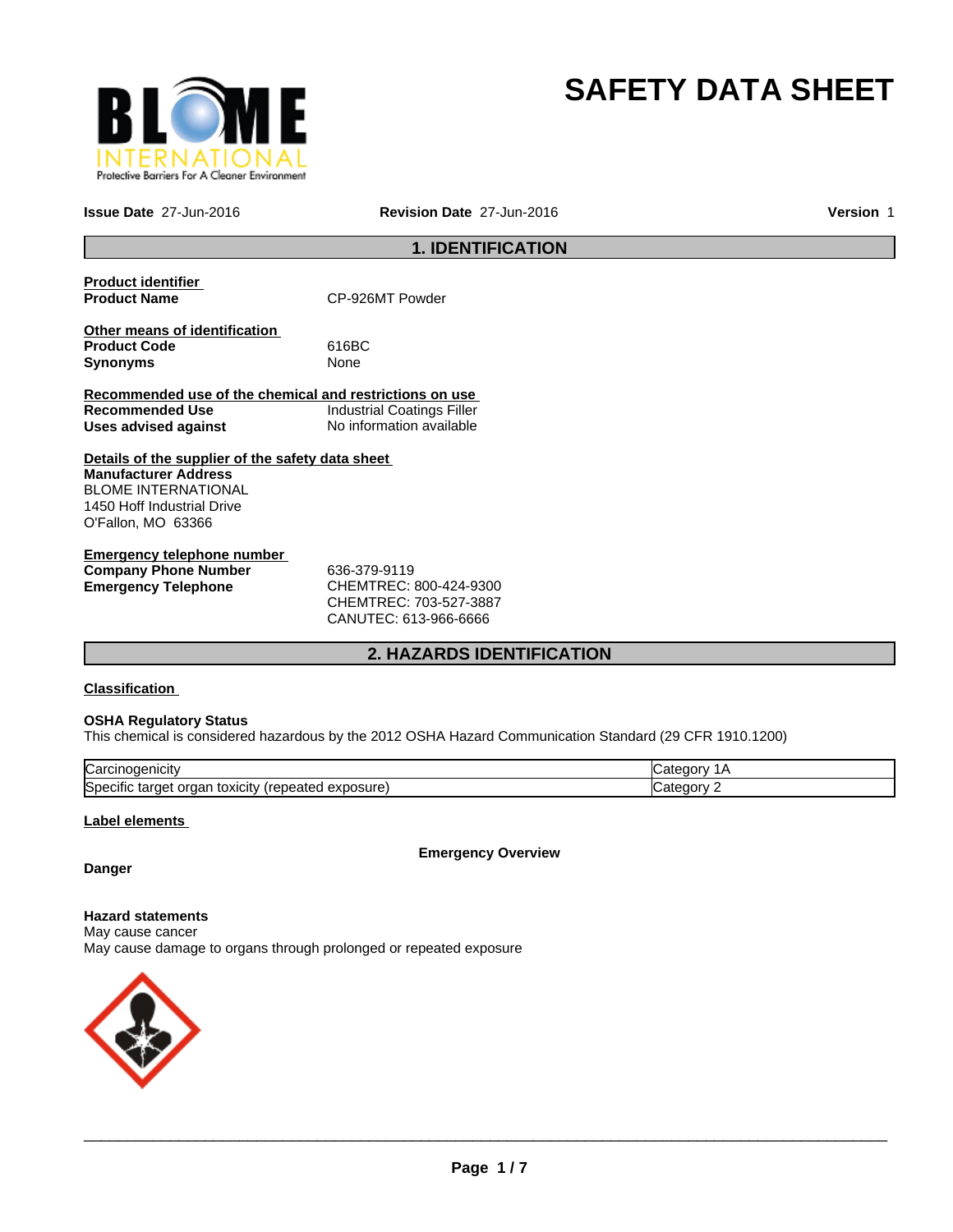**Appearance** powder **Physical state** Solid **Odor** None

 $\overline{\phantom{a}}$  ,  $\overline{\phantom{a}}$  ,  $\overline{\phantom{a}}$  ,  $\overline{\phantom{a}}$  ,  $\overline{\phantom{a}}$  ,  $\overline{\phantom{a}}$  ,  $\overline{\phantom{a}}$  ,  $\overline{\phantom{a}}$  ,  $\overline{\phantom{a}}$  ,  $\overline{\phantom{a}}$  ,  $\overline{\phantom{a}}$  ,  $\overline{\phantom{a}}$  ,  $\overline{\phantom{a}}$  ,  $\overline{\phantom{a}}$  ,  $\overline{\phantom{a}}$  ,  $\overline{\phantom{a}}$ 

**Precautionary Statements - Prevention**

Obtain special instructions before use Do not handle until all safety precautions have been read and understood Use personal protective equipment as required Do not breathe dust/fume/gas/mist/vapors/spray

#### **Precautionary Statements - Response**

IF exposed or concerned: Get medical advice/attention

#### **Precautionary Statements - Storage** Store locked up

**Precautionary Statements - Disposal** Dispose of contents/container to an approved waste disposal plant

#### **Hazards not otherwise classified (HNOC)**  Not applicable

**Other Information**  May be harmful if swallowed.

#### **Unknown acute toxicity**

0% of the mixture consists of ingredient(s) of unknown toxicity

#### **3. COMPOSITION/INFORMATION ON INGREDIENTS**

#### **Substance**

Not applicable

#### **Mixture**

| <b>Chamissity</b><br>∣Name<br>ншсаг | .S No<br>$\mathbf{v}$     | $\mathbf{a}$           |  |
|-------------------------------------|---------------------------|------------------------|--|
| Quartz                              | $\sim$<br>⊣480″<br>ງ8-60- | $\sqrt{2}$<br>60<br>טע |  |
|                                     | .                         |                        |  |

\*The exact percentage (concentration) of composition has been withheld as a trade secret.

#### **4. FIRST AID MEASURES**

#### **Description of first aid measures**

|                       | vomiting.                                                                                                                                                                                                               |
|-----------------------|-------------------------------------------------------------------------------------------------------------------------------------------------------------------------------------------------------------------------|
| Ingestion             | Rinse mouth. Drink plenty of water. If symptoms persist, call a physician. Do NOT induce                                                                                                                                |
| <b>Inhalation</b>     | Remove to fresh air. Call a physician. If breathing is irregular or stopped, administer<br>artificial respiration. Avoid direct contact with skin. Use barrier to give mouth-to-mouth<br>resuscitation.                 |
| <b>Skin contact</b>   | Consult a physician if necessary. Wash off immediately with soap and plenty of water while<br>removing all contaminated clothes and shoes.                                                                              |
| Eye contact           | Immediately flush with plenty of water. After initial flushing, remove any contact lenses and<br>continue flushing for at least 15 minutes. Keep eye wide open while rinsing. If symptoms<br>persist, call a physician. |
| <b>General advice</b> | If symptoms persist, call a physician. Do not breathe dust/fume/gas/mist/vapors/spray. Do<br>not get in eyes, on skin, or on clothing.                                                                                  |
|                       |                                                                                                                                                                                                                         |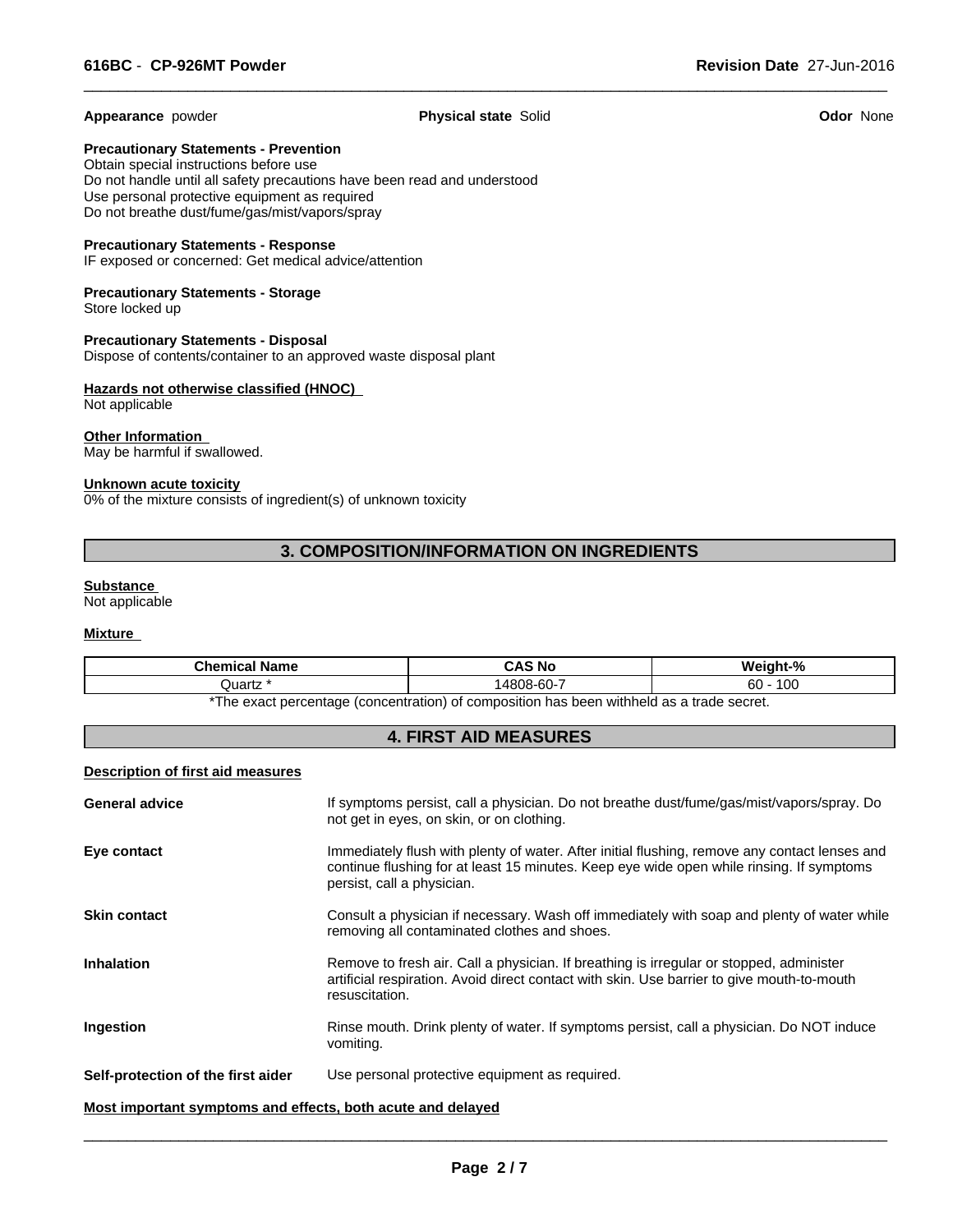**Symptoms** May cause redness and tearing of the eyes. Coughing and/ or wheezing.

 $\overline{\phantom{a}}$  ,  $\overline{\phantom{a}}$  ,  $\overline{\phantom{a}}$  ,  $\overline{\phantom{a}}$  ,  $\overline{\phantom{a}}$  ,  $\overline{\phantom{a}}$  ,  $\overline{\phantom{a}}$  ,  $\overline{\phantom{a}}$  ,  $\overline{\phantom{a}}$  ,  $\overline{\phantom{a}}$  ,  $\overline{\phantom{a}}$  ,  $\overline{\phantom{a}}$  ,  $\overline{\phantom{a}}$  ,  $\overline{\phantom{a}}$  ,  $\overline{\phantom{a}}$  ,  $\overline{\phantom{a}}$ 

#### **Indication of any immediate medical attention and special treatment needed**

**Note to physicians** Treat symptomatically.

#### **5. FIRE-FIGHTING MEASURES**

#### **Suitable extinguishing media**

Use extinguishing measures that are appropriate to local circumstances and the surrounding environment.

**Unsuitable extinguishing media** No information available.

#### **Specific hazards arising from the chemical**

No information available.

**Explosion data Sensitivity to Mechanical Impact** None. **Sensitivity to Static Discharge** None.

#### **Protective equipment and precautions for firefighters**

As in any fire, wear self-contained breathing apparatus pressure-demand, MSHA/NIOSH (approved or equivalent) and full protective gear.

#### **6. ACCIDENTAL RELEASE MEASURES**

#### **Personal precautions, protective equipment and emergency procedures**

**Personal precautions** Use personal protective equipment as required. Avoid creating dust.

**Environmental precautions** 

#### **Environmental precautions** No information available.

**Methods and material for containment and cleaning up** 

**Methods for containment** Prevent further leakage or spillage if safe to do so.

**Methods for cleaning up** Use personal protective equipment as required. Sweep up and shovel into suitable containers for disposal. Avoid creating dust.

#### **7. HANDLING AND STORAGE**

#### **Precautions for safe handling**

**Advice on safe handling** Avoid contact with skin, eyes or clothing. Use personal protective equipment as required. Wash contaminated clothing before reuse. Do not breathe dust/fume/gas/mist/vapors/spray. Do not eat, drink or smoke when using this product.

#### **Conditions for safe storage, including any incompatibilities**

**Storage Conditions** Keep container tightly closed in a dry and well-ventilated place. Keep out of the reach of children.

**Incompatible materials Hydrogen fluoride. Strong bases.** 

#### **8. EXPOSURE CONTROLS/PERSONAL PROTECTION**

#### **Control parameters**

#### **Exposure Guidelines** .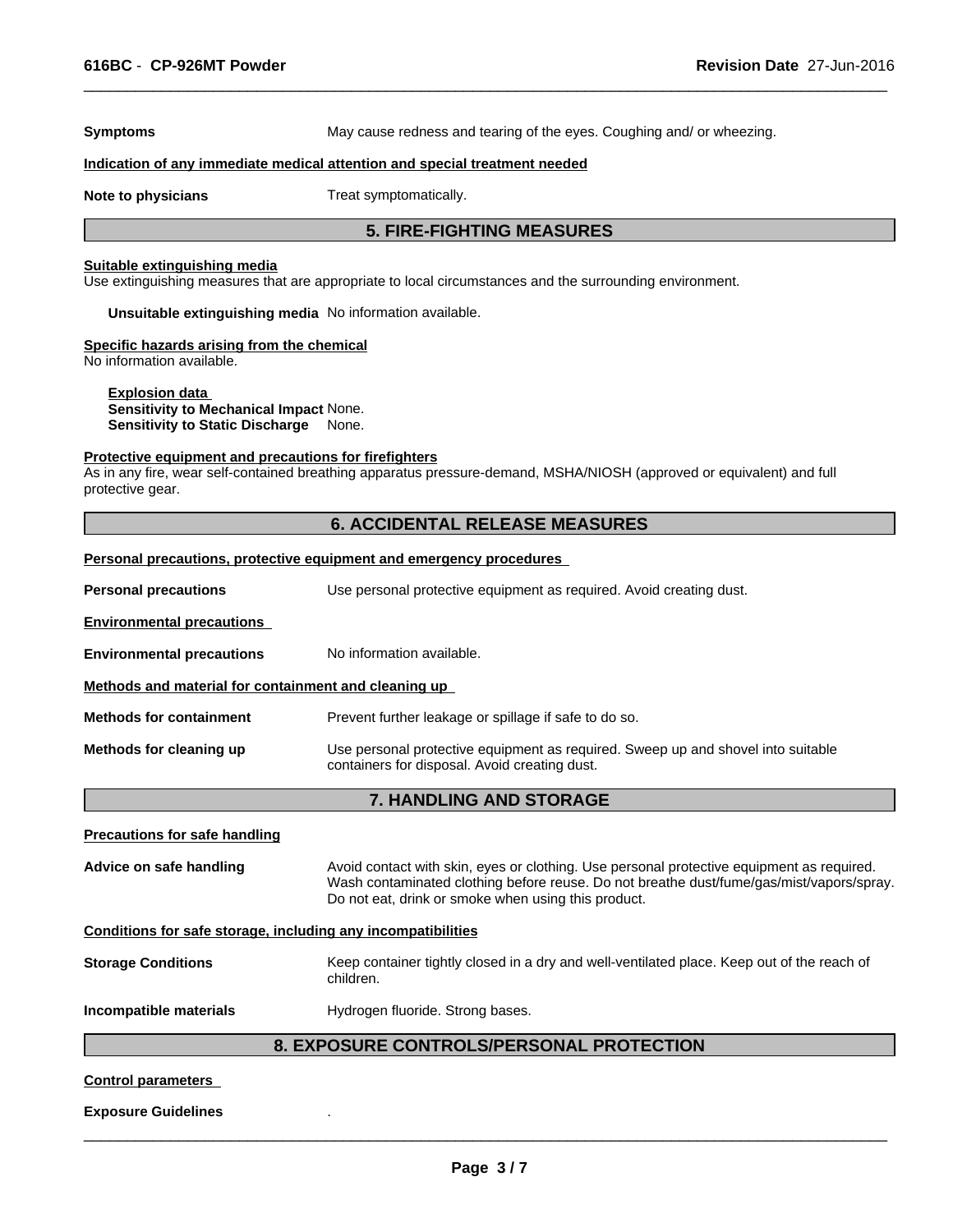| <b>Chemical Name</b> | <b>ACGIH TLV</b>                          | <b>OSHA PEL</b>                          | <b>NIOSH IDLH</b>                          |
|----------------------|-------------------------------------------|------------------------------------------|--------------------------------------------|
| Quartz               | TWA: $0.025$ mg/m <sup>3</sup> respirable | $(30)/(%SiO2 + 2)$ mg/m <sup>3</sup> TWA | IDLH: 50 $mq/m3$ respirable dust           |
| 14808-60-7           | fraction                                  | total dust                               | TWA: $0.05 \text{ mg/m}^3$ respirable dust |
|                      |                                           | : $(250)/(%SiO2 + 5)$ mppcf TWA          |                                            |
|                      |                                           | respirable fraction                      |                                            |
|                      |                                           | $(10)/(%SiO2 + 2)$ mg/m <sup>3</sup> TWA |                                            |
|                      |                                           | respirable fraction                      |                                            |

 $\overline{\phantom{a}}$  ,  $\overline{\phantom{a}}$  ,  $\overline{\phantom{a}}$  ,  $\overline{\phantom{a}}$  ,  $\overline{\phantom{a}}$  ,  $\overline{\phantom{a}}$  ,  $\overline{\phantom{a}}$  ,  $\overline{\phantom{a}}$  ,  $\overline{\phantom{a}}$  ,  $\overline{\phantom{a}}$  ,  $\overline{\phantom{a}}$  ,  $\overline{\phantom{a}}$  ,  $\overline{\phantom{a}}$  ,  $\overline{\phantom{a}}$  ,  $\overline{\phantom{a}}$  ,  $\overline{\phantom{a}}$ 

*NIOSH IDLH Immediately Dangerous to Life or Health*

#### **Appropriate engineering controls**

| <b>Engineering Controls</b> | Showers              |
|-----------------------------|----------------------|
|                             | Eyewash stations     |
|                             | Ventilation systems. |

#### **Individual protection measures, such as personal protective equipment**

| <b>Eye/face protection</b>            | Wear safety glasses with side shields (or goggles).                                                                                                                                                                                                                                                                              |
|---------------------------------------|----------------------------------------------------------------------------------------------------------------------------------------------------------------------------------------------------------------------------------------------------------------------------------------------------------------------------------|
| Skin and body protection              | Wear protective gloves and protective clothing.                                                                                                                                                                                                                                                                                  |
| <b>Respiratory protection</b>         | If exposure limits are exceeded or irritation is experienced, NIOSH/MSHA approved<br>respiratory protection should be worn. Positive-pressure supplied air respirators may be<br>required for high airborne contaminant concentrations. Respiratory protection must be<br>provided in accordance with current local regulations. |
| <b>General Hygiene Considerations</b> | Handle in accordance with good industrial hygiene and safety practice.                                                                                                                                                                                                                                                           |

## **9. PHYSICAL AND CHEMICAL PROPERTIES**

#### **Information on basic physical and chemical properties**

| <b>Physical state</b>            | Solid                    |                       |                          |
|----------------------------------|--------------------------|-----------------------|--------------------------|
| Appearance                       | powder                   | Odor                  | None                     |
| Color                            | Light gray               | <b>Odor threshold</b> | No information available |
| <b>Property</b>                  | <b>Values</b>            | Remarks • Method      |                          |
| рH                               | $-7$                     |                       |                          |
| Melting point / freezing point   | 1650 °C /<br>3002 °F     |                       |                          |
| Boiling point / boiling range    | 1650 °C / 3002 °F        |                       |                          |
| <b>Flash point</b>               | No information available |                       |                          |
| <b>Evaporation rate</b>          | No information available |                       |                          |
| Flammability (solid, gas)        | No information available |                       |                          |
| <b>Flammability Limit in Air</b> |                          |                       |                          |
| <b>Upper flammability limit:</b> | No information available |                       |                          |
| Lower flammability limit:        | No information available |                       |                          |
| Vapor pressure                   | No information available |                       |                          |
| Vapor density                    | No information available |                       |                          |
| <b>Relative density</b>          | 2.7                      |                       |                          |
| <b>Water solubility</b>          | Insoluble in water       |                       |                          |
| Solubility in other solvents     | No information available |                       |                          |
| <b>Partition coefficient</b>     | No information available |                       |                          |
| <b>Autoignition temperature</b>  | No information available |                       |                          |
| <b>Decomposition temperature</b> | No information available |                       |                          |
| <b>Kinematic viscosity</b>       | No information available | Not applicable        |                          |
| <b>Dynamic viscosity</b>         | No information available | Not applicable        |                          |
| <b>Explosive properties</b>      | Not an explosive         |                       |                          |
| <b>Oxidizing properties</b>      | Not applicable           |                       |                          |
| <b>Other Information</b>         |                          |                       |                          |
| Softening point                  | No information available |                       |                          |
| <b>Molecular weight</b>          | No information available |                       |                          |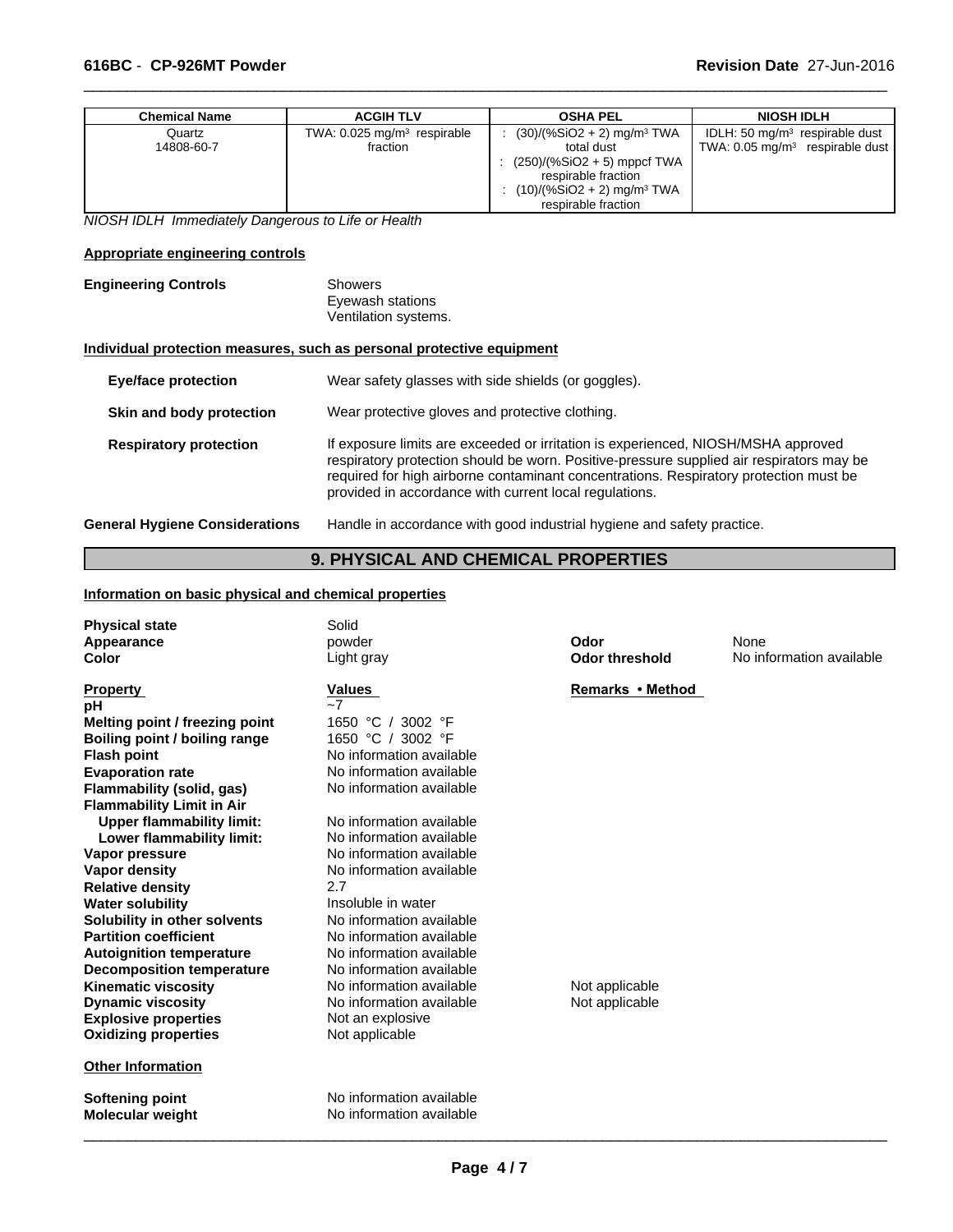# **VOC Content (%)** 0 g/L<br>**Density** No inf

**Density** No information available<br> **Bulk density** No information available **No information available** 

#### **10. STABILITY AND REACTIVITY**

 $\overline{\phantom{a}}$  ,  $\overline{\phantom{a}}$  ,  $\overline{\phantom{a}}$  ,  $\overline{\phantom{a}}$  ,  $\overline{\phantom{a}}$  ,  $\overline{\phantom{a}}$  ,  $\overline{\phantom{a}}$  ,  $\overline{\phantom{a}}$  ,  $\overline{\phantom{a}}$  ,  $\overline{\phantom{a}}$  ,  $\overline{\phantom{a}}$  ,  $\overline{\phantom{a}}$  ,  $\overline{\phantom{a}}$  ,  $\overline{\phantom{a}}$  ,  $\overline{\phantom{a}}$  ,  $\overline{\phantom{a}}$ 

**Reactivity**  No data available

#### **Chemical stability**

Stable under recommended storage conditions. **Possibility of Hazardous Reactions** Hazardous polymerization does not occur. **Conditions to avoid** dust formation. **Incompatible materials** Hydrogen fluoride. Strong bases. **Hazardous Decomposition Products** None known based on information supplied.

#### **11. TOXICOLOGICAL INFORMATION**

#### **Information on likely routes of exposure**

#### **Product Information**

| No data available.<br>Ingestion                                                                                                                                               |
|-------------------------------------------------------------------------------------------------------------------------------------------------------------------------------|
|                                                                                                                                                                               |
| No data available.<br><b>Skin contact</b>                                                                                                                                     |
| No data available.<br>Eye contact                                                                                                                                             |
| Inhalation overexposure to free crystalline silica may cause delayed lung injury including<br><b>Inhalation</b><br>silicosis, a disabling and potentially fatal lung disease. |

| <b>Chemical Name</b> | Oral LD50            | Dermal LD50 | <b>Inhalation LC50</b> |  |
|----------------------|----------------------|-------------|------------------------|--|
| Quartz               | Rat<br>$= 500$ mg/kg |             |                        |  |
| 14808-60-7           |                      |             |                        |  |

#### **Information on toxicological effects**

**Symptoms** No information available.

#### **Delayed and immediate effects as well as chronic effects from short and long-term exposure**

| <b>Sensitization</b>              | No information available.                                                                |                                                                                                                                         |       |   |  |  |  |
|-----------------------------------|------------------------------------------------------------------------------------------|-----------------------------------------------------------------------------------------------------------------------------------------|-------|---|--|--|--|
| Germ cell mutagenicity            | No information available.                                                                |                                                                                                                                         |       |   |  |  |  |
| Carcinogenicity                   | The table below indicates whether each agency has listed any ingredient as a carcinogen. |                                                                                                                                         |       |   |  |  |  |
| <b>Chemical Name</b>              | <b>ACGIH</b>                                                                             | <b>IARC</b><br><b>NTP</b><br><b>OSHA</b>                                                                                                |       |   |  |  |  |
| <b>Quartz</b>                     | A2                                                                                       | Group 1                                                                                                                                 | Known | X |  |  |  |
| 14808-60-7                        |                                                                                          |                                                                                                                                         |       |   |  |  |  |
|                                   | ACGIH (American Conference of Governmental Industrial Hygienists)                        |                                                                                                                                         |       |   |  |  |  |
| A2 - Suspected Human Carcinogen   |                                                                                          |                                                                                                                                         |       |   |  |  |  |
|                                   | IARC (International Agency for Research on Cancer)                                       |                                                                                                                                         |       |   |  |  |  |
| Group 1 - Carcinogenic to Humans  |                                                                                          |                                                                                                                                         |       |   |  |  |  |
| NTP (National Toxicology Program) |                                                                                          |                                                                                                                                         |       |   |  |  |  |
| Known - Known Carcinogen          |                                                                                          |                                                                                                                                         |       |   |  |  |  |
|                                   |                                                                                          | OSHA (Occupational Safety and Health Administration of the US Department of Labor)                                                      |       |   |  |  |  |
| X - Present                       |                                                                                          |                                                                                                                                         |       |   |  |  |  |
| <b>Reproductive toxicity</b>      | No information available.                                                                |                                                                                                                                         |       |   |  |  |  |
| <b>STOT - single exposure</b>     | No information available.                                                                |                                                                                                                                         |       |   |  |  |  |
| <b>STOT - repeated exposure</b>   |                                                                                          | Causes damage to organs through prolonged or repeated exposure if inhaled. May cause<br>disorder and damage to the. Respiratory system. |       |   |  |  |  |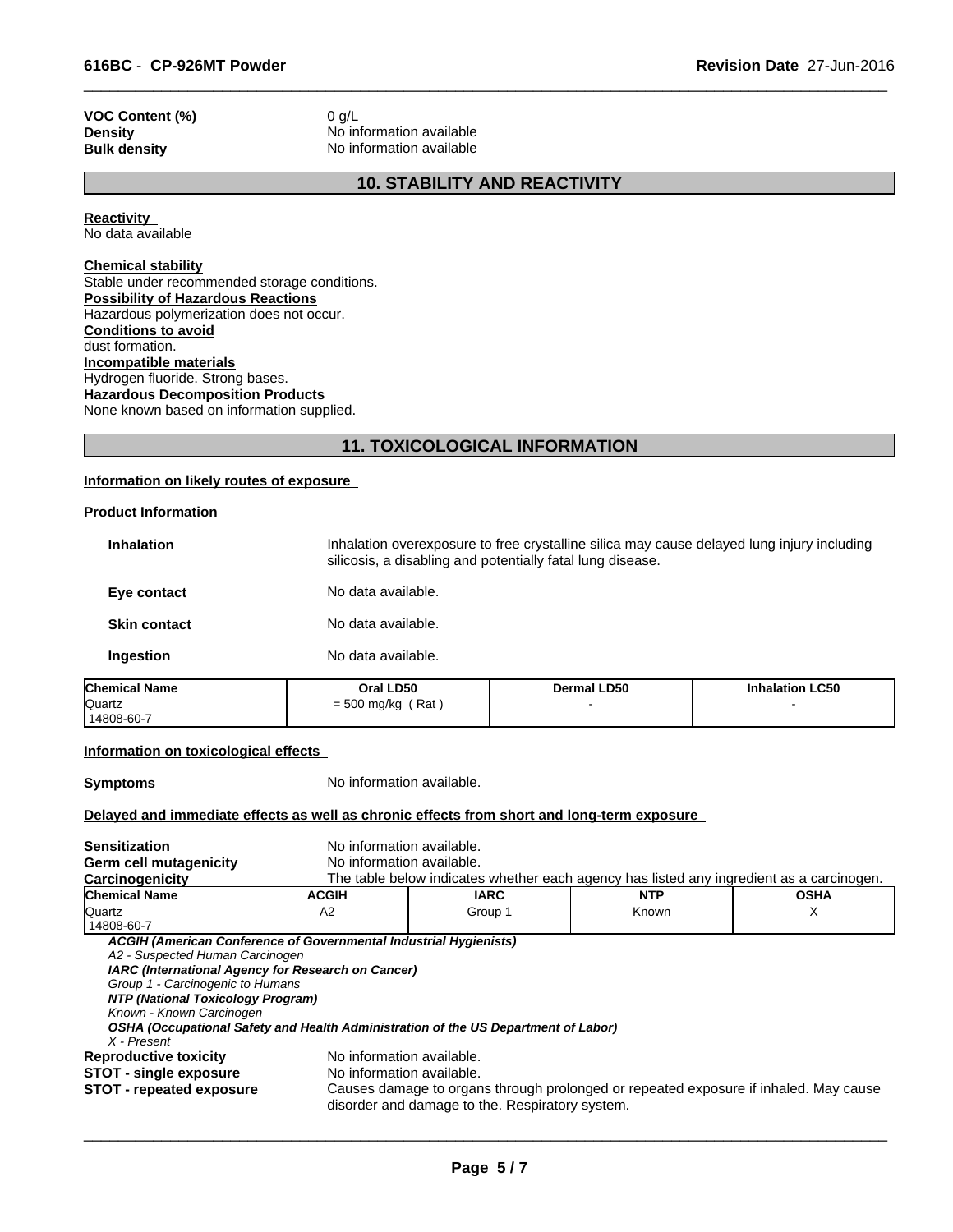| <b>Target Organ Effects</b><br><b>Aspiration hazard</b>           | Respiratory system, lungs, Eyes.<br>No information available.                                          |  |  |  |  |
|-------------------------------------------------------------------|--------------------------------------------------------------------------------------------------------|--|--|--|--|
| Numerical measures of toxicity - Product Information              |                                                                                                        |  |  |  |  |
| <b>ATEmix (oral)</b>                                              | The following values are calculated based on chapter 3.1 of the GHS document.<br>5,000.00 mg/kg        |  |  |  |  |
|                                                                   | <b>12. ECOLOGICAL INFORMATION</b>                                                                      |  |  |  |  |
| <b>Ecotoxicity</b>                                                | 98 % of the mixture consists of components(s) of unknown hazards to the aquatic environment            |  |  |  |  |
| <b>Persistence and degradability</b><br>No information available. |                                                                                                        |  |  |  |  |
| <b>Bioaccumulation</b><br>No information available.               |                                                                                                        |  |  |  |  |
| Other adverse effects<br>No information available                 |                                                                                                        |  |  |  |  |
|                                                                   | <b>13. DISPOSAL CONSIDERATIONS</b>                                                                     |  |  |  |  |
| Waste treatment methods<br><b>Disposal of wastes</b>              | Disposal should be in accordance with applicable regional, national and local laws and<br>regulations. |  |  |  |  |
| <b>Contaminated packaging</b>                                     | Do not reuse container.                                                                                |  |  |  |  |
|                                                                   |                                                                                                        |  |  |  |  |
|                                                                   | <b>14. TRANSPORT INFORMATION</b>                                                                       |  |  |  |  |

| <b>DOT</b>  | Not regulated |
|-------------|---------------|
| <b>TDG</b>  | Not regulated |
| <b>IATA</b> | Not regulated |
| <b>IMDG</b> | Not regulated |

#### **15. REGULATORY INFORMATION**

| <b>International Inventories</b> |          |
|----------------------------------|----------|
| <b>TSCA</b>                      | Complies |
| <b>DSL/NDSL</b>                  | Complies |
| <b>EINECS/ELINCS</b>             | Complies |
| <b>IECSC</b>                     | Complies |
| <b>KECL</b>                      | Complies |
| <b>PICCS</b>                     | Complies |
| <b>AICS</b>                      | Complies |

#### **Legend:**

**TSCA** - United States Toxic Substances Control Act Section 8(b) Inventory **DSL/NDSL** - Canadian Domestic Substances List/Non-Domestic Substances List **EINECS/ELINCS** - European Inventory of Existing Chemical Substances/European List of Notified Chemical Substances **ENCS** - Japan Existing and New Chemical Substances **IECSC** - China Inventory of Existing Chemical Substances **KECL** - Korean Existing and Evaluated Chemical Substances